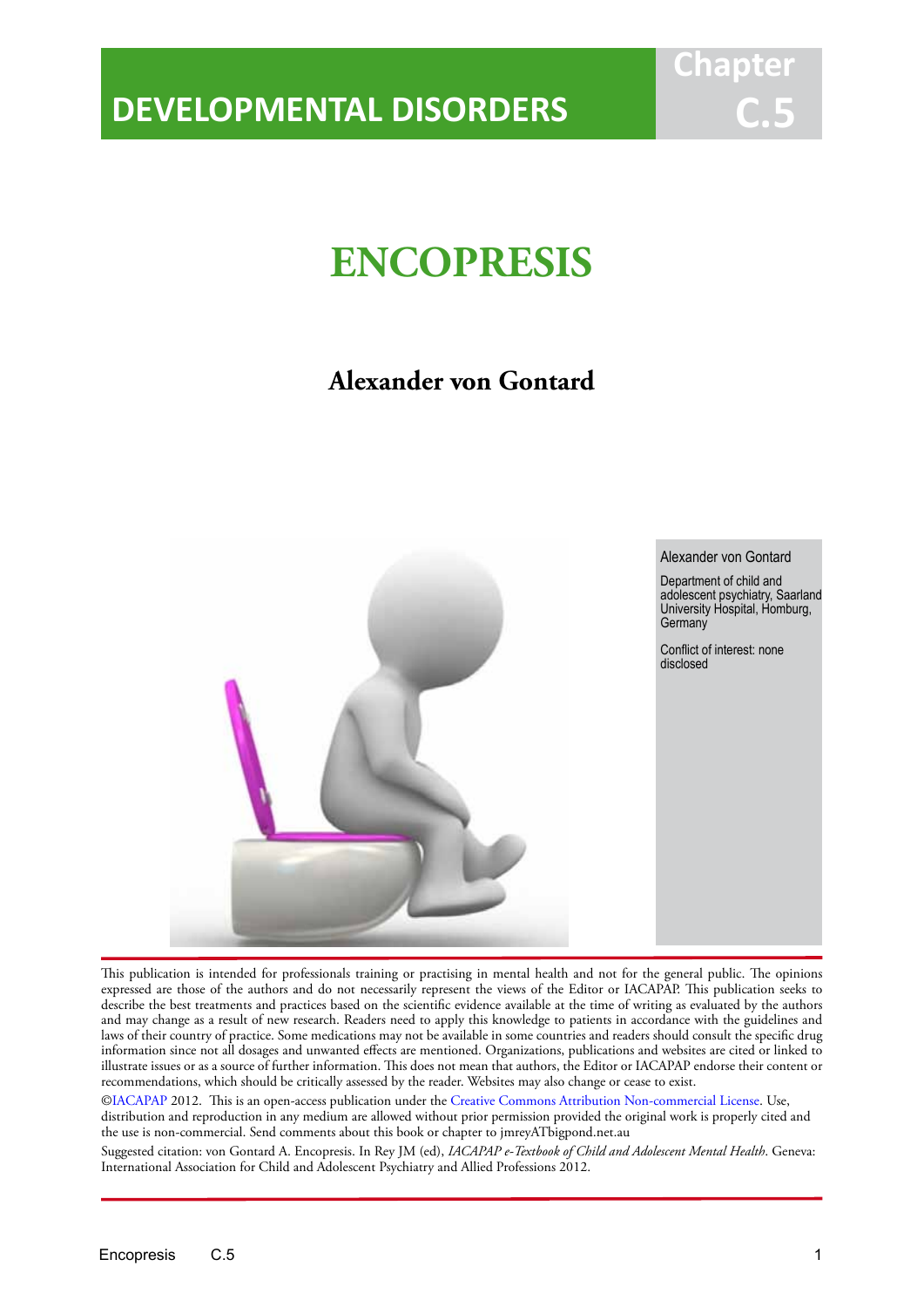Incopresis (or fecal incontinence) is a disorder which affects children world-<br>wide. It is even more stigmatized than enuresis and urinary incontinence<br>and is associated with high levels of distress for both children and p wide. It is even more stigmatized than enuresis and urinary incontinence A and is associated with high levels of distress for both children and parents. Also, the rate of comorbid emotional disorders is higher, affecting 30%-50% of all children with encopresis (von Gontard et al, 2011).

Two major forms of encopresis can be differentiated: encopresis *with* and *without* constipation. The specific differentiation into these two subtypes is of utmost importance as they differ according to pathophysiology, clinical features and, especially, treatment (i.e., the former does not respond to laxatives, while in the latter they are essential in treatment). The aim of this chapter is to give an overview and practical approaches to assessment and treatment of these two subtypes of encopresis.

#### **DEFINITION AND CLASSIFICATION**

According to ICD-10 (World Health Organization, WHO, 2008) and DSM-IV-TR (American Psychiatric Association, APA, 2000), encopresis is defined as both voluntary and involuntary passage of feces in inappropriate places in a child aged four years or older, after organic causes have been ruled out. Despite major similarities between the two systems, they differ regarding essential points, especially the definition of subtypes. In ICD-10, one episode per month for at least three months is needed. ICD-10 does not define subtypes nor differentiate clearly between encopresis with and without constipation. The duration required for diagnosis in DSM-IV-TR (2000) is the same but it distinguishes between encopresis with and without constipation.

#### **Table C.5.1 Rome-III diagnostic criteria for functional constipation and non-retentive stool incontinence** (Rasquin et al, 2006)

#### **Functional constipation\***

Must include two or more of the following in a child with a developmental age of at least four years with insufficient criteria for diagnosis of irritable bowel syndrome:

- Two or fewer defecations in the toilet per week
- At least one episode of fecal incontinence per week
- History of retentive posturing or excessive volitional stool retention
- History of painful and hard bowel movements
- Presence of a large fecal mass in the rectum
- History of large diameter stools that may obstruct the toilet.
- \* Criteria must be fulfilled at least once per week for at least two months

#### **Non-retentive fecal incontinence\***

Must include all of the following in a child with a developmental age at least four years:

- Defecation into places inappropriate to the social context at least once per month
- No evidence of an inflammatory, anatomic, metabolic, or neoplastic process that explains the subjects symptoms
- No evidence of fecal retention
- \* Criteria must be fulfilled for at least two months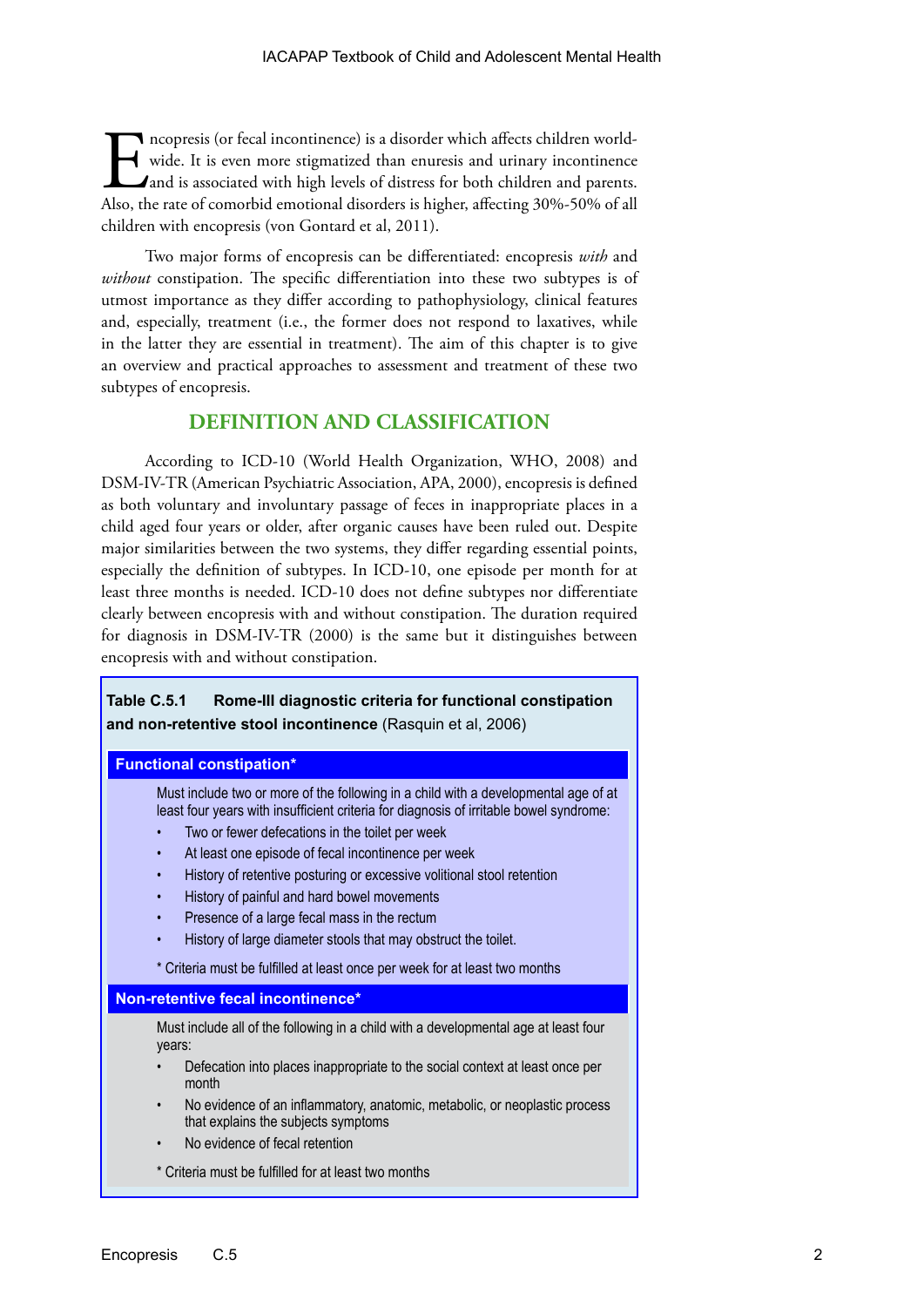Based on current research and validation studies, the most precise taxonomy was proposed by pediatric gastroenterologists in their Rome-III classification for functional disorders of the gastrointestinal tract (Table C.5.1) (Rasquin et al, 2006). The first difference is that the neutral term of *fecal incontinence* was chosen instead of encopresis. This means, that fecal incontinence and encopresis can be used as synonyms (as in this chapter). The second change is that constipation was defined as the main disorder that can − but does not necessarily have to − be associated with soiling. Constipation is, in fact, more common than encopresis: many constipated children do not soil. The main symptoms of *functional constipation*  can be seen in Table C.5.1. The definition of constipation cannot be based on a low defecation frequency on the toilet alone: some children pass stools every day but still retain fecal masses in the rectum and colon. Therefore, additional clinical signs and symptoms are needed and these are listed explicitly in the Rome-III criteria. The authors chose a shorter duration − two months − to encourage early treatment and to avoid chronification. Two symptoms must be present: a low defecation frequency; soiling; holding maneuvers; painful, hardened stool; and large fecal masses.

For encopresis without constipation, the neutral term of *non-retentive fecal incontinence* was suggested. The etiology of this subtype is not known and much less research has been generated for this disorder than for constipation (Bongers et al, 2007). Except for a shorter duration of two months, the criteria are similar to those of DSM-IV.

#### **EPIDEMIOLOGY**

Encopresis is a common disorder affecting 1% to 3% of children older than four years (the definitional age). Three different trajectories can be defined (Heron et al, 2008):

- Children with chronic encopresis over many years
- Those with relapses, and
- A group with a tendency to remit spontaneously.

In a Dutch study, 4.1 % of 5-6 year olds and 1.6 % of 11-12 year olds were affected (van der Wal et al., 2005). Prevalence depends on the definition used; for example, 5.4 % of 7-year old children soiled, but only 1.4 % once or more per week (Joinson et al, 2006). Encopresis can persist into adolescence and even young adulthood. Without constipation (i.e., non-retentive fecal incontinence), 49% of children soiled at the age of 12 years, and 15% at 18 years in a long-term follow up (Bongers et al, 2007). The prognosis of constipation is less favorable: only 80 % had a good outcome by the age of 16 years, and 75% to 80% at 16-27 years (Bongers et al, 2010).

Three to four times more boys are affected by encopresis than girls (Bellman, 1966). Encopresis occurs almost always during the day (Bellman, 1966). Nocturnal encopresis is more often associated with organic causes and requires a more detailed somatic assessment.

Most children from the age of four years onwards have one bowel movement a day – with great individual variability (Bloom et al, 1993). Chronic constipation is a more common disorder than encopresis. According to a large meta-analysis, the median prevalence was 9% world-wide with different definitions used (van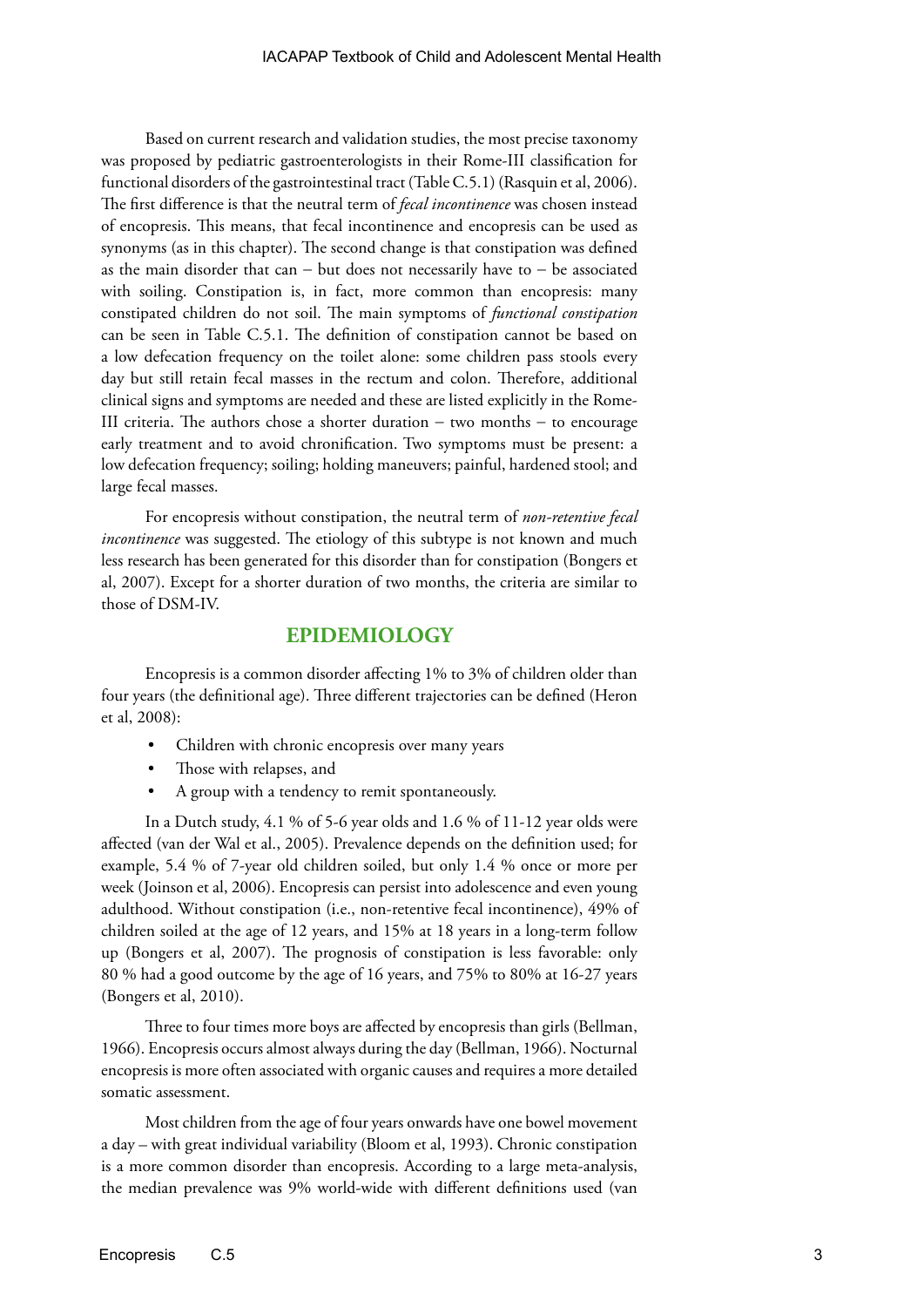den Berg et al, 2006). This meta-analysis included studies from countries such as Italy, US, Hong Kong, Japan, Finland, Turkey, Brazil, Saudi Arabia, among others.

#### **CLINICAL SIGNS AND SYMPTOMS**

As the differentiation of the two subtypes – constipation and non-retentive fecal incontinence − is decisive for treatment, it is important to know the basic signs and symptoms of each. Based on the research of Benninga et al (1994; 2004), as well as others, the main differences between the subtypes are shown in Table C.5.2.

Children with encopresis with constipation (or functional constipation) have a reduced number of bowel movements with large stools of altered consistency (too soft or too hard). They often experience pain during defecation. Abdominal pain and reduced appetite are typical. The colon transit time is increased, abdominal and rectal masses are palpable. In sonography, the rectal diameter is increased ( $> 25$ mm). Often, daytime urinary incontinence and even enuresis co-exists. Additional emotional and behavioral disorders are found in 30%-50% of them and, finally, laxative therapy is helpful.

Children with encopresis without constipation (non-retentive fecal incontinence) do not have many of these symptoms. They have daily bowel movements of normal size and consistency. Pain is not frequent and appetite is

| <b>Encopresis with</b><br>constipation | <b>Non-retentive fecal</b><br><b>incontinence</b> |
|----------------------------------------|---------------------------------------------------|
| Seldom                                 | Daily                                             |
| Yes                                    | No                                                |
| One half                               | Nearly all                                        |
| One half                               | Seldom                                            |
| Often                                  | Seldom                                            |
| Reduced                                | Good                                              |
| Long                                   | Normal                                            |
| Often                                  | <b>None</b>                                       |
| Often                                  | <b>Never</b>                                      |
| Increased                              | Normal                                            |
| One tenth                              | Seldom                                            |
| One third                              | Tenth                                             |
| 30%-50%                                | 30%-50%                                           |
| Helpful                                | Not helpful, even<br>worsening                    |
|                                        |                                                   |

#### **Table C.5.2 Differences between encopresis with constipation and non-retentive fecal incontinence**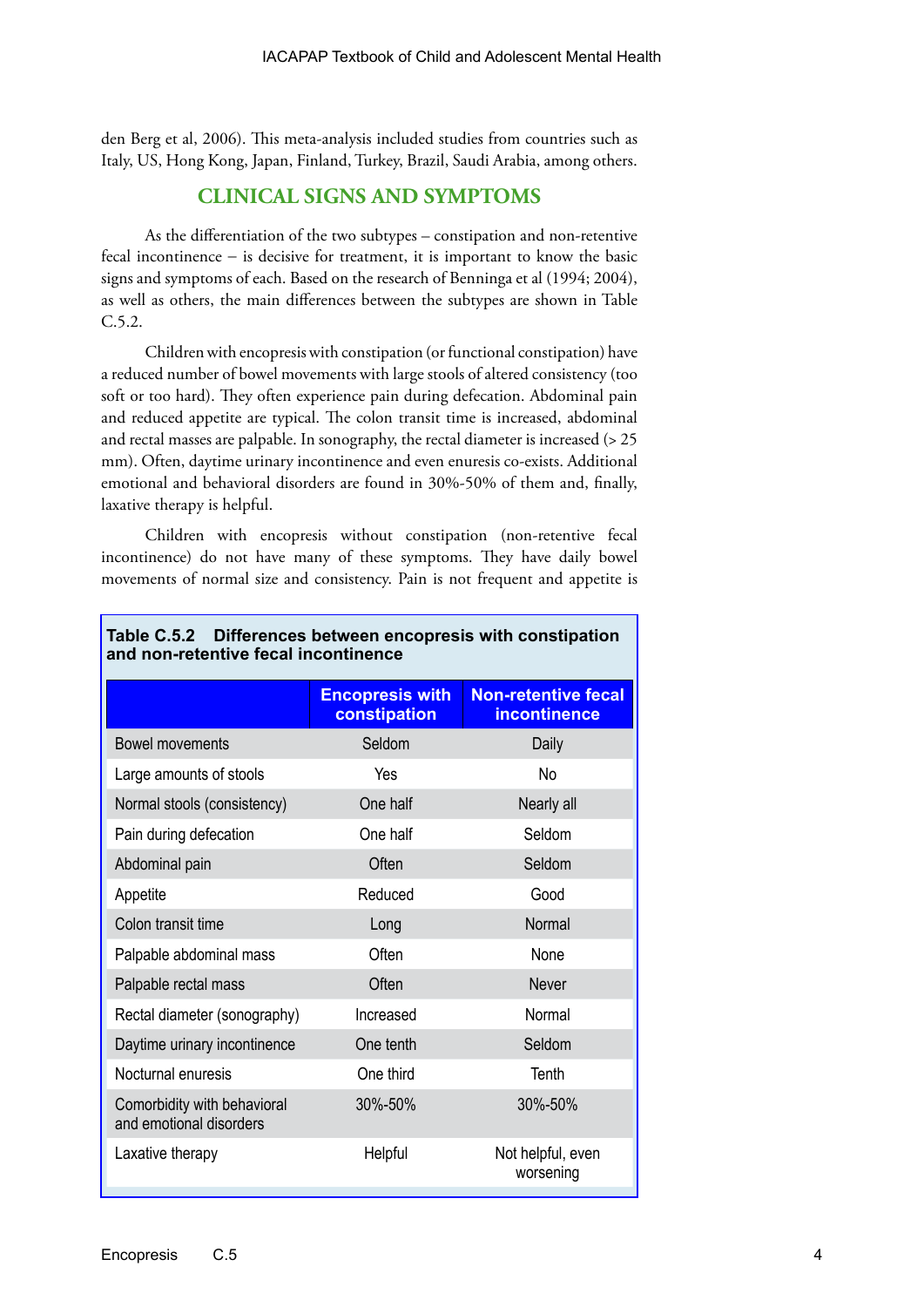good. Colon transit time is normal and no stool masses can be palpated. Enuresis and urinary incontinence are less common, while comorbidity with psychological disturbances is similar (30%-50%). Finally, laxatives have no effect – can even worsen the soiling.

#### **ETIOLOGY**

Fecal continence is achieved following night-time and daytime urinary continence (Largo et al, 1978; 1996). Early toilet training can lead to early fecal continence in infancy and toddlerhood but has no influence on the development of encopresis at the age of 4 years. Encopresis can be preceded by delayed development and difficult temperament in the child, as well as maternal depression and anxiety (Joinson et al, 2008).

#### **Functional constipation**

Genetic factors do play a role in constipation but less so in encopresis. The concordance rate for constipation for monozygotic twins is 70%, for dizygotic twins 18%. The risk of occurrence is 26% if one parent is affected, 46% if both parents, 40% if father, and 19% if mother is affected (Bakwin & Davidson, 1971).

Functional constipation often develops after an acute constipation, which affects 16%-22% of young children. This can be triggered by a wide variety of psychological factors such as stressful life events, losses, family conflict, as well as somatic factors such as anal fissures, changes of diet, intensive toilet training and medication (Cox et al, 1998). Irrespective of the initial triggers, a sequence of chronic stool retention can follow. Acute constipation causes painful defecation and avoidance of defecation, inducing a paradoxical contraction of the external anal sphincter, which becomes habitual. Avoidance of bowel movements leads to accumulation of fecal material in the rectum and colon. Transit times are increased, peristalsis and sensation are decreased. Fluid withdrawal leads to large, hard fecal masses and a megacolon. Encopresis occurs because of interference of these masses with rectal function and by fresh stools bypassing the hard fecal masses.

#### **Non-retentive fecal incontinence**

In contrast to the clear model of functional constipation, the etiology of non-retentive fecal incontinence is not known (Bongers et al, 2007). It cannot be caused by psychological factors alone, as the comorbidity rate of both types of encopresis is the similar: 30%-50% of cases (Benninga et al, 1994; 2004; von Gontard et al, 2011).

#### **COMORBIDITY**

 Overall, 30-50% of all children with encopresis have a comorbid emotional or behavioral disorder. This means, that three to five times more children with encopresis have additional disturbances in comparison to non-soiling children.

In a large population-based study of children aged 7½ years, children with encopresis had significantly increased rates of separation anxiety (4.3%), specific phobias (4.3%), generalized anxiety (3.4%), ADHD (9.2%) and oppositional defiant disorder (11.9%) (Joinson et al, 2006). In other words, children with fecal incontinence show a heterogeneous pattern of both internalizing and externalizing disorder comorbidity. Regarding subtype, encopretic children with constipation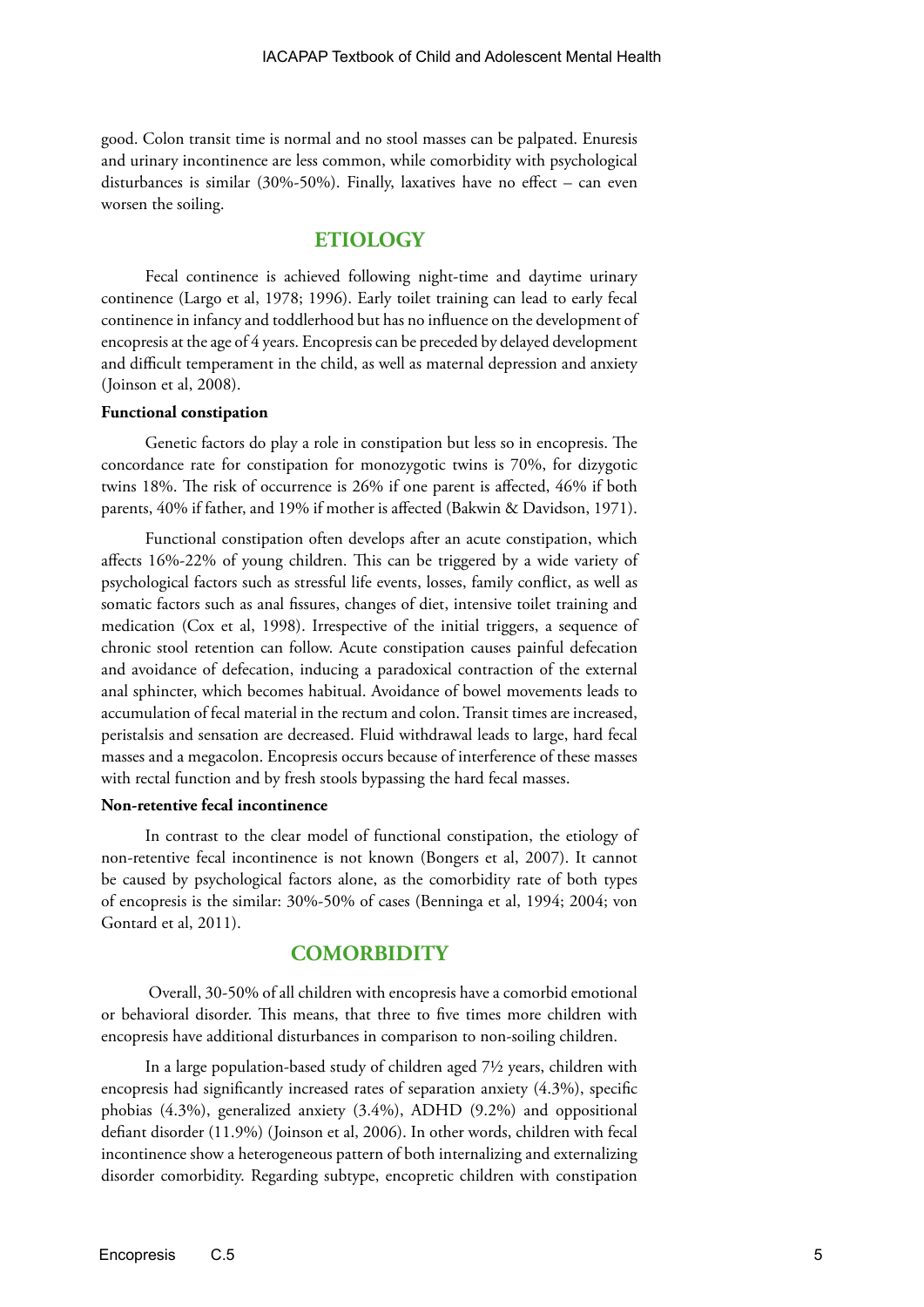| Table C.5.3 Standard and extended assessment of encopresis                                                                                                                                     |
|------------------------------------------------------------------------------------------------------------------------------------------------------------------------------------------------|
| <b>Standard assessment (sufficient for most cases)</b>                                                                                                                                         |
| <b>History</b><br>Questionnaires and scales<br>Physical examination<br>Sonography (not in all centers)<br>Screening for behavioral disorders or full child psychiatric assessment<br>$\bullet$ |
| <b>Extended assessment (only if indicated)</b>                                                                                                                                                 |
| Stool bacteriology<br>Radiology:<br>Plain abdominal x-ray<br>Colon contrast X-ray<br>$\overline{\phantom{a}}$<br>MRI of colon<br>$\overline{\phantom{a}}$<br>Manometry<br>Endoscopy and biopsy |

have similar rates of behavioral scores in the clinical range as children without constipation (Benninga et al, 1994; 2004). In other words, they cannot be differentiated according to the behavioral comorbidity.

#### **DIAGNOSIS**

The assessment of children with encopresis should be as non-invasive as possible, and should always include parents or other caregivers. For most children, a basic evaluation that can be conducted in many primary care settings is sufficient (Table C.5.3).

The history is the most important aspect of assessment. If conducted correctly and empathically, the most relevant information will be gathered through the history. It is worthwhile to take enough time during the initial consultation. Useful questions for a detailed history can be found in Appendix C.5.1.

Questionnaires can be a useful and time-saving procedure to gain information and to check if the information obtained through history is complete. A short questionnaire is shown in Appendix C.5.2.

A very useful chart is the [Bristol Stool Chart.](http://en.wikipedia.org/wiki/Bristol_Stool_Scale) Seven types of stool forms are depicted ranging from "separate hard lumps, like nuts (hard to pass)" (type 1) to "watery, no solid pieces, entirely liquid" (type 7). The scale enables parents and children to identify the predominant type of stool easily and without lengthy descriptions. The course of treatment can also be monitored using this scale.

Each child should have a physical examination. Both a general pediatric and a neurological examination are recommended. The perianal and perigenital areas should be inspected. Spine, reflex differences and asymmetries of buttocks should be noted. A rectal examination should be performed at least once. If sonography is available, this can replace the rectal exam if no organic form or fecal incontinence is suspected.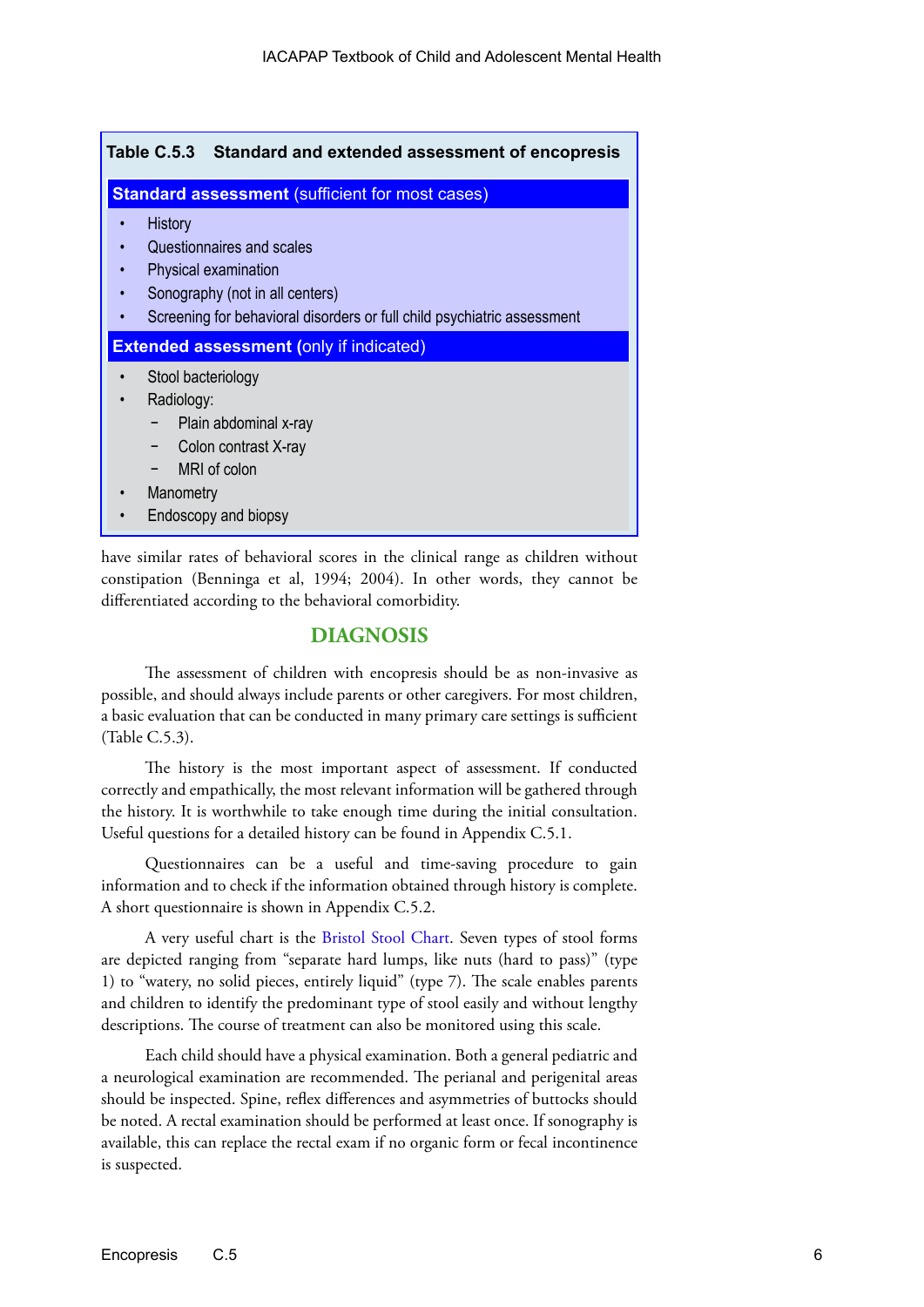If available, sonography of abdomen, kidneys, bladder and retrovesical region is helpful. The most important finding is an enlarged rectal diameter of >25-30 mm in children with constipation (Joensson et al, 2008). In these cases, a rectal examination can be avoided. If sonography is not possible, a standard rectal exam should be performed and rectal masses can be palpated.

Due to the high comorbidity rate, a child psychiatric assessment is recommended in child psychiatric settings. In other settings, screening with validated questionnaires (such as the Child Behavior Checklist; Achenbach, 1991) is recommended. If scores are in the clinical range, further assessment or child psychiatric referral is recommended (von Gontard et al, 2011).

All other examinations are not routinely indicated – only if an organic type of fecal incontinence is suspected. It is important to avoid unnecessary and invasive investigations. Further details regarding assessment can be found in von Gontard and Neveus (2006).

#### **Differential diagnosis**

Somatic causes are present in 5% of children with chronic constipation and must be ruled out. These include anatomic causes such as anal fissures, abscesses, skin tags, dermatitis, anal stenosis and other ano-rectal malformations. Metabolic and endocrine causes include cystic fibrosis, celiac disease, cow milk intolerance/ allergy, diabetes mellitus and hypothyroidism. Neurological causes include cerebral palsy, spina bifida and myelomeningocele. Constipation can also be caused by various drugs (von Gontard and Neveus, 2006).

The most important differential diagnosis is Hirschsprung's disease, which affects 1:5000 infants and is an intrinsic neuromuscular disease of the gastrointestinal tract characterized by aganglionosis. Symptoms begin in the neonatal period with vomiting, abdominal distension, and food refusal. Older children can have small caliber stools, while soiling is a rare symptom. Most cases (80%) are diagnosed by the age of 4 years (Felt et al, 1999).

Organic causes in non-retentive fecal incontinence are much less frequent affecting a maximum of 1% of children. The most important are infectious diarrhea, neurological conditions such as *spina bifida occulta* and postoperative residual symptoms.

#### **TREATMENT**

Following assessment, children and parents are given detailed information on the subtype of encopresis (psychoeducation). As in the treatment of enuresis, unspecific factors such as enhancing motivation and building a good therapeutic relationship are helpful. Feelings of guilt, dysfunctional parental attributions ("my child is doing this on purpose") and frustration can be verbalized. Ineffective parental interventions such as punishment or non-indicated medication can be discussed with parents. If the child's food intake is restricted to low fiber foods, a change in the child's diet can be useful. Also, the amount of fluids should be increased, as many children do not drink enough during the day.

#### **Toilet training**

A baseline period with observation and recording is not necessary. Instead, toilet training is initiated right from the start. This training is indicated for both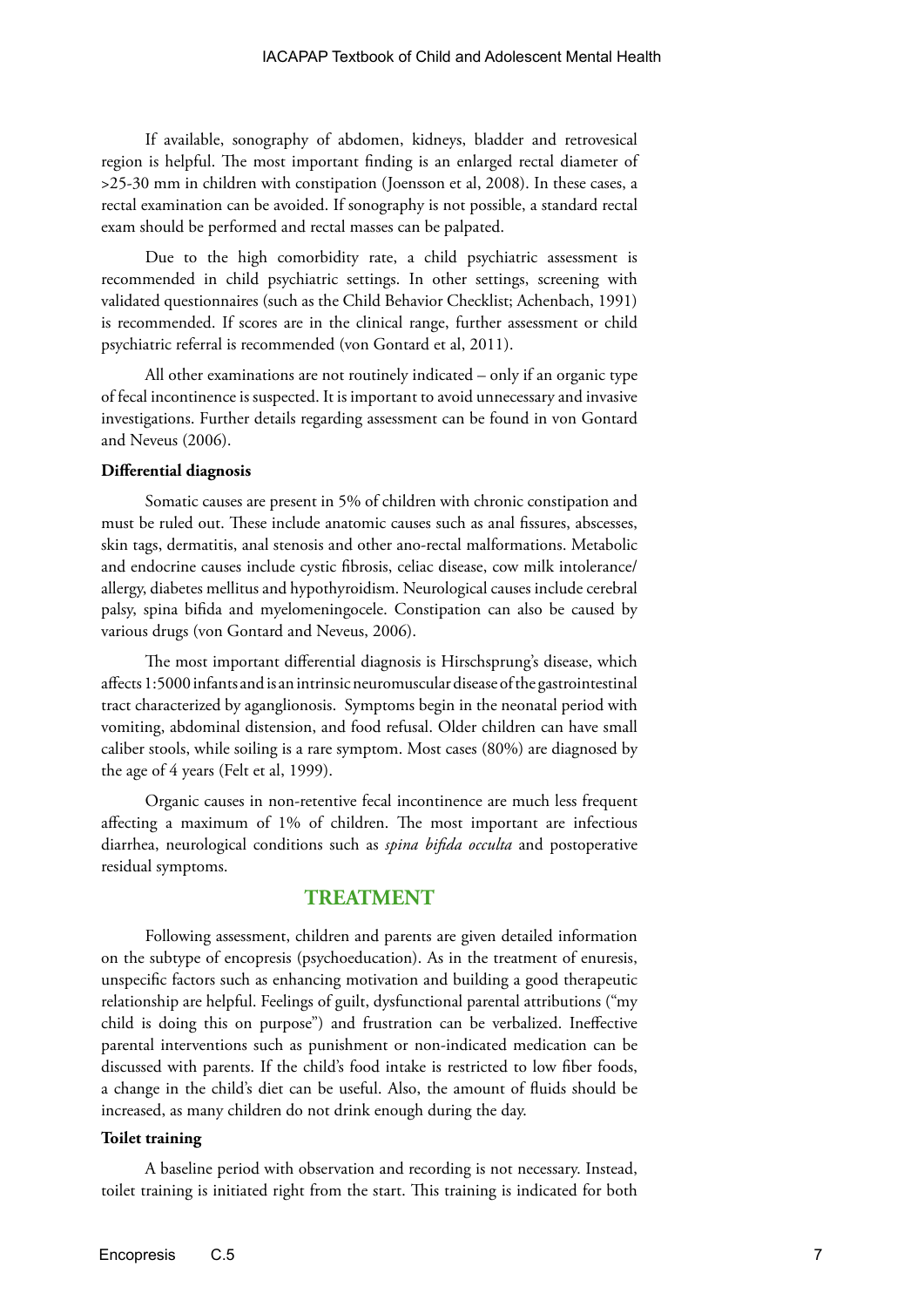types of encopresis. Children are asked to sit on the toilet three times a day, after mealtimes. This time is especially useful as the postprandial defecation reflexes are then most active. Children are asked to sit on the toilet five to ten minutes in a relaxed way, for this, it is important that their feet touch the floor. Otherwise a little foot-stool should be provided. These toilet sessions should be experienced in a positive way: children are allowed to read comics, books, play with computers or cell phones, draw pictures, etc. They do are not expected to pass urine or stools every time. These toilet sessions are documented in a chart as depicted in Appendix C.5.3. If necessary, the co-operation of the child can be enhanced positively by a simple token system with small rewards. All criticism or punishment should be avoided.

#### **Laxatives**

In *non-retentive fecal incontinence*, this toilet training is the main aspect of treatment. Laxatives are not indicated. In children with *constipation*, toilet training is combined with laxatives: first *disimpaction*, then maintenance treatment.

Disimpaction is necessary to evacuate fecal masses at the beginning of treatment. This can be performed rectally or orally. In rectal disimpaction, enemas are applied. The most widely used and recommended are enemas containing phosphates such as sodium hydrogen phosphate and sodium monohydrogen phosphate. Recommended doses are 30ml/10kg of bodyweight or half an enema for pre-school children, ¾ to one enema in school children. Often, these have to be repeated several times. An alternative is oral disimpaction with polyethylenglykol (PEG; macrogol). Large doses of up to 1.5g/kg body weight per day are given. Sufficient oral fluids are required for this osmotic laxative to be effective.

Once large stool masses have been passed, a lower maintenance dose should be given. Through these procedures success is achieved in 80% of children with rectal and 68% with oral disimpaction, both leading to a normalization of colon transit times (Bekkali et al, 2009).

#### **Maintenance treatment**

After successful disimpaction, a long-term maintenance treatment over a minimum of six months to two years should follow to avoid re-accumulation of stool masses (Felt et al, 1999). In addition to toilet training three times a day after mealtimes, oral laxatives are given. The standard and most effective laxative is polyethylglykol (PEG; macrogol), a long, linear polymer that binds water (Candy & Belsey, 2009; Pijpers et al, 2009). Side effects such as abdominal pain are rare. The initial dose is 0.4g/kg bodyweight per day in two doses. If stools are too hard, the dose is increased, if too soft, reduced. The therapeutic range varies from 0.2g/ kg to 1.4g/kg bodyweight per day (Nurko et al, 2008). Lactulose, a disaccharide, is less effective and has more side effects. The dosage of liquid lactulose ranges from 1ml/kg to 3ml/kg bodyweight per day in one to three doses.

If comorbid emotional and behavioral disorders are present, these need to be treated separately. Untreated comorbid disorders will reduce adherence and compliance and outcome of encopresis treatment will not be optimal.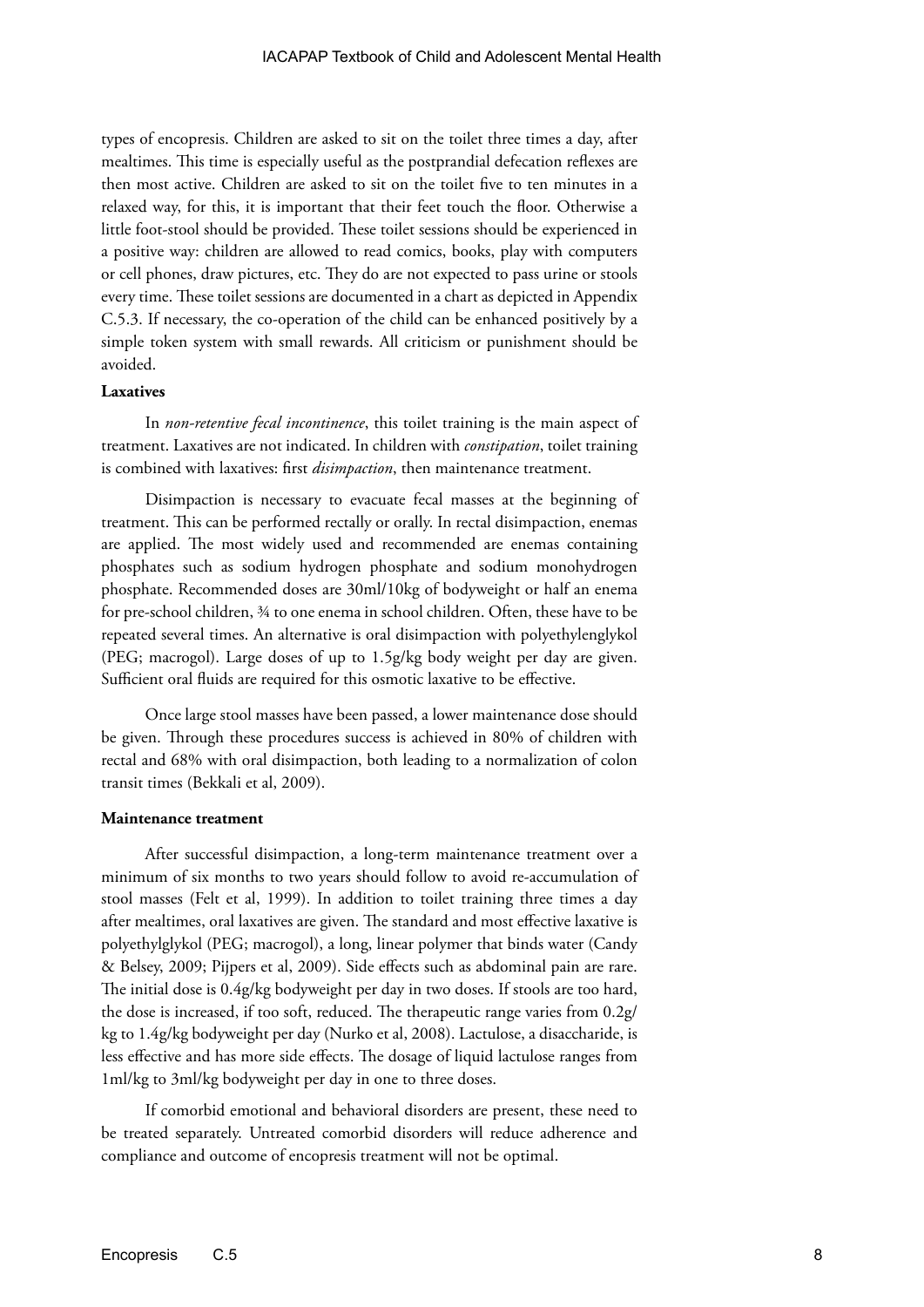#### **COURSE AND OUTCOME**

The untreated long-term course of both types of encopresis is not favorable. Constipation and non-retentive fecal incontinence can persist into adolescence and even young adulthood (see epidemiology). Therefore, encopresis needs to be treated actively and patients should be seen at regular intervals. In case of constipation, laxatives should be given for long enough; two years or longer in some children.

#### **REFERENCES**

- Achenbach TM (1991). *Manual for the child behavior checklist /4-18 and 1991 profile*. Burlington: University of Vermont.
- American Psychiatric Association. *Diagnostic and Statistical Manual of Mental Disorders*, 4<sup>th</sup> edition, text revision. Washington, DC: American Psychiatric Association.
- Bakwin H, Davidson MD (1971). Constipation in twins. *American Journal of Disease in Children*, 121:179-181.
- Bekkali N, van den Berg M, Dijkgraaf MGW *et al* (2009)*.* Rectal fecal impaction treatment in childhood constipation: enemas versus high doses oral PEG. *Pediatrics,*  124:e1108-e1115.
- Bellman M (1966). Studies on encopresis. *Acta Paediatrica Scandinavica,* 170 (sup):1-151.
- Bennigna MA, Buller HA, Heymans HS et al (1994). Is encopresis always the result of constipation? *Archives of Disease in Childhood,* 71:186–193.
- Bennigna MA, Voskuijl WP, Akkerhuis GW et al (2004). Colonic transit times and behaviour profiles in children with defecation disorders. *Archives of Disease in Childhood*, 89:13-16.
- Bloom DA, Seeley WW, Ritchey ML et al (1993). Toilet habits and continence in children: an opportunity sampling in search of normal parameters. *Journal of Urology,*149:1087-1090.
- Bongers MEJ, Tabbers MM, Benninga M (2007). Functional nonretentive fecal incontinence in children. *Journal of Pediatric Gastroenterology and Nutrition*, 44:5-13.
- Bongers MEJ, van Wijk MP, Reitsma JB et al (2010). Longterm prognosis for childhood constipation: clinical outcomes in adulthood. *Pediatrics,*126:e156-e162.
- Candy D, Belsey J (2009). Macrogol (polyethylene glycol) laxatives in children with functioanl constipation and faecal impaction: a systematic review. *Archives of Disease in Childhood*, 94:156-160.
- Cox DJ, Sutphen JL, Borrowitz SM et al (1998). Contribution of behavior therapy and biofeedback to laxative therapy in the treatment of pediatric encopresis. *Annals of Behavioral Medicine*, 20:70-76.
- Felt B, Wise CG, Olsen A et al (1999). Guideline for the management of pediatric idiopathic constipation and soiling. *Archives of Pediatric and. Adolescent Medicine,*  153:380-385.
- Heron J, Joinson C, von Gontard A (2008). Trajectories of daytime wetting and soiling in a United Kingdom 4-to-9-year-old population birth cohort study. *Journal of Urology,*179:1970-1975.
- Joensson IM, Siggard C, Rittig S et al (2008). Transabdominal ultrasound of rectum as a diagnostic tool in childhood constipation. *Journal of Urology,*179:1997-2002.
- Joinson C, Heron J, Butler U et al (2006). Psychological differences between children with and without soiling problems. *Pediatrics*,117:1575-1584.
- Joinson C, Heron J, von Gontard A et al (2008). Early childhood risk factors associated with daytime wetting and soiling in school-age children. *Journal of Pediatric Psychology*, 33:739-750.
- Largo R, Gianciaruso M, Prader A (1978). [Die Entwicklung der Darm- und Blasenkontrolle von der Geburt bis zum 18. Lebensjahr]. *Schweizer Medizinische Wochenschrift*, 108:155-160.
- Largo RH, Molinari L, von Siebenthal K et al (1996). Does a profound change in toilet training affect development of bowel and bladder control? *Developmental Medicine and Child Neurology*, 38:1106-1116.
- Nurko S, Youssef NN, Sabri M et al (2008)*.* PEG3350 in the treatment of childhood constipation: a multicenter, double-blinded, placebo-controlled trial. *Journal of Pediatrics,* 153:254-261.
- Pijpers MAM, Tabbers MM, Benninga MA et al (2009). Currently recommended treatments of childhood constipation are not evidence based: a systematic literature review on the effect of laxative treatment and dietary measures. *Archives of Disease in Childhood,*  94:117-131.
- Rasquin A, Di Lorenzo C, Forbes D et al (2006). Childhood functional gastrointestinal disorders: child/adolescent. *Gastroenterology*, 130:1527-1537.
- van den Berg MM, Benninga MA, Di Lorenzo C (2006). Epidemiology of childhood constipation: a systematic review. *American Journal of Gastroenterology,* 101:2401- 2409.
- van der Wal MF, Benninga MA, Hirasing RA (2005). The prevalence of encopresis in a multicultural population. *Journal of Pediatric Gastroenterology and Nutrition*, 40:345-348.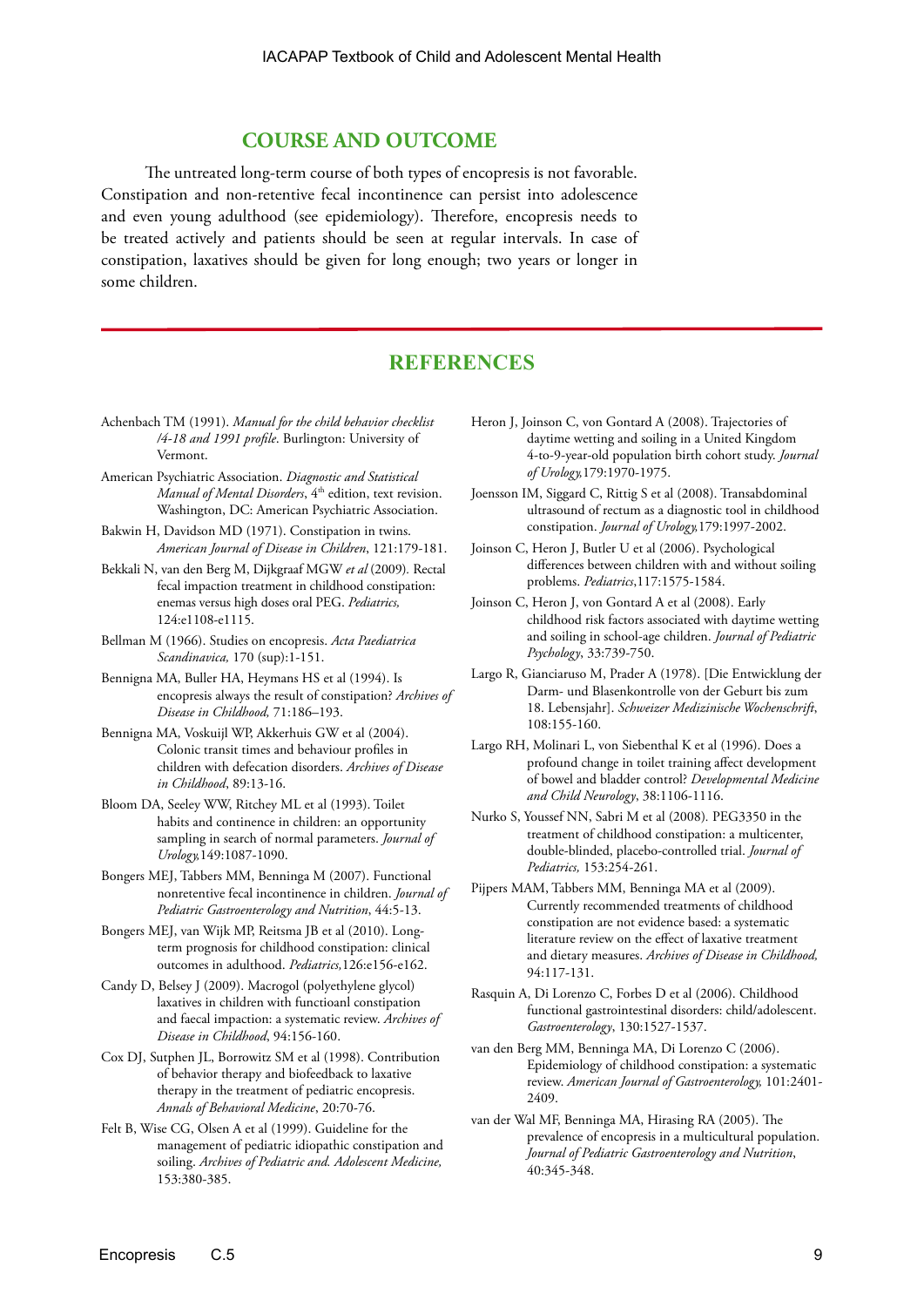- von Gontard A (2010). [*Enkopresis: Erscheinungsformen – Diagnostik – Therapie*, 2nd ed)]. Stuttgart: Kohlhammer.
- von Gontard A, Neveus T (2006). *Management of disorders of bladder and bowel control in childhood*. London: MacKeith Press.
- von Gontard A, Baeyens D, Van Hoecke E et al (2011)*.*  Psychological and psychiatric issues in urinary and fecal incontinence. *Journal of Urology,* 185:1432- 1437.
- World Health Organisation (2008). *Multiaxial Classification of Child and Adolescent Psychiatric Disorders: The ICD-10 Classification of Mental and Behavioural Disorders in Children and Adolescents*. Cambridge: Cambridge University Press.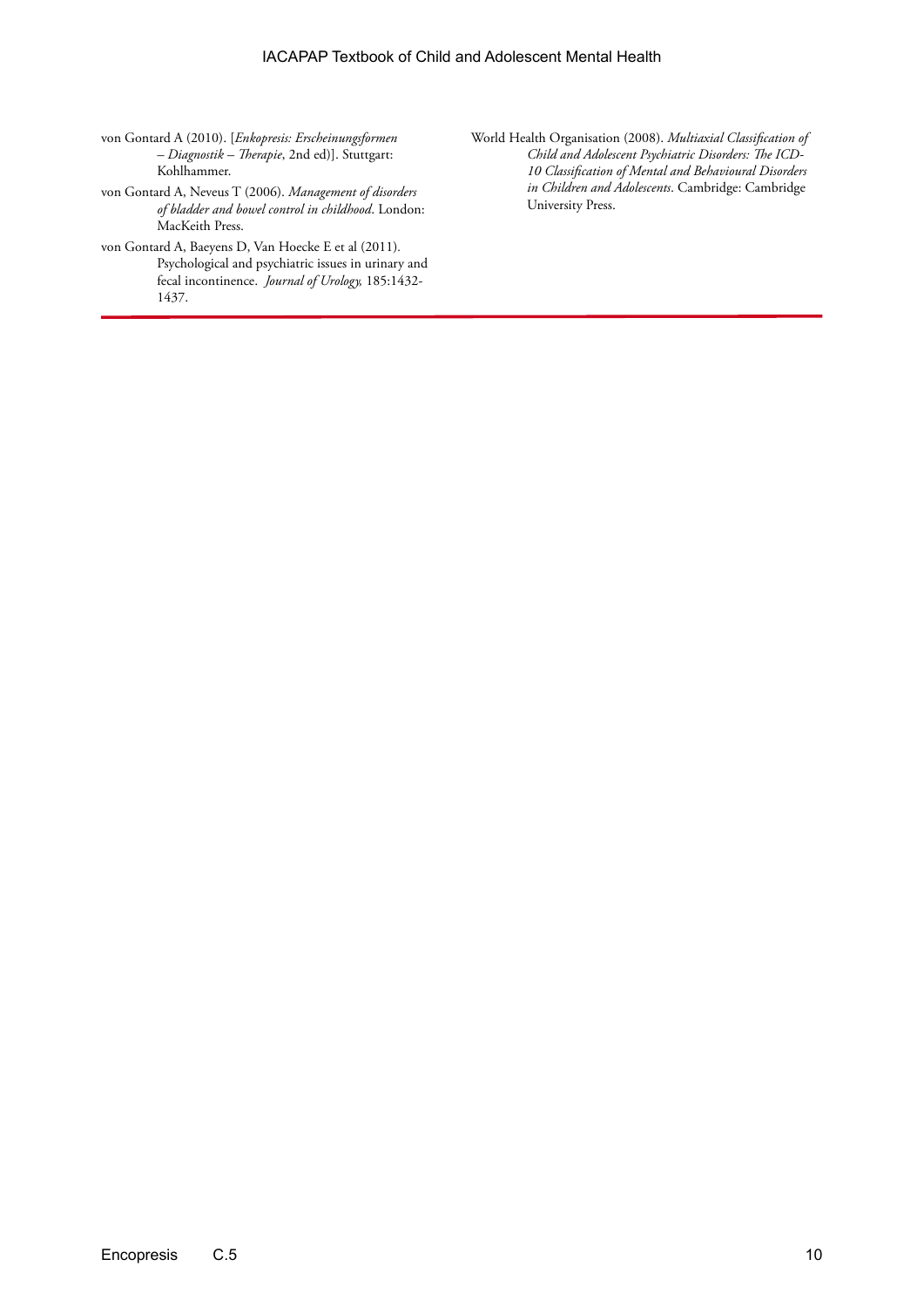# **Appendix C.5.1**

## **TAKING A CLINICAL HISTORY OF ENCOPRESIS AND CONSTIPATION: EXAMPLES OF QUESTIONS\***

#### **Presentation**

- Do you know why you are here?
- − Is it because you soil your pants?
- Do you want to talk about it?

#### **Frequency of encopresis**

- Does your child soil during the day?
- − How often does he\*\* soil during the day (days per week; days per month)?
- − How often does he soil each day (times per day)?
- At what time of day does he usually soil (morning, noon, in the afternoons, evenings)?
- Does your child soil during the night?
- − How often does he soil during the night?

#### **Symptoms**

- If your child soils, how large are the stools (only smearing; smearing and stool masses; only stool masses)?
- What is the consistency of his stools (hard, soft, watery – show the Bristol Stool Chart)?
- − In which situations does he soil?
- Does he soil in stressful situations?
- Can he postpone defecating if no toilet is available, e.g. while driving? If yes, for how long?

#### **Relapses**

- − Has your child ever had a period in its life without soiling?
- If yes, what was the longest period?
- At what age did this occur?
- Was there a reason for the relapse (no, constipation, diarrhea, pain while

defecating, going to kindergarten, going to school, birth of a sibling, separation of parents, other life events)?

#### **Toileting behavior**

- Does he wear a diaper?
	- If yes, when (during the day, at night only, both day and night)?
- − How many days per week does he pass stools into the toilet?
- − How many times per day does he defecate?
- How large are the stools in the toilet?
- Do you have to send him to the toilet? If yes, is this effective?
- Does he enough time when going to the toilet? If yes, how long?
- Does he play or read while sitting on the toilet?

#### **Associated symptoms**

- Does your child go to the toilet regularly, at certain times of the day? If yes, when?
- Does he have difficulty passing stools?
- Does he have to strain?
- Is defecation painful?
- What is the consistency of the stools in the toilet (hard, soft, watery, with different consistencies, with blood – show Bristol Stool Chart)?
- Does he complain of stomach or abdominal pain? If yes, how often?
- − How strong is this pain?
- When does he experience stomach pains? Before or after meals?
- Is pain relieved after going to the toilet?
- Does he pass wind?

#### **Perceptions and reactions after soiling**

- Does your child notice when he has soiled?
- Do you notice when he has soiled?
- − How do you notice it?
- Does he tell you when he has soiled?
- If no, does he try to conceal it? Does he hide his underpants?
	- − How does he react when he has soiled (indifferent, no reaction, sad, anxious, disappointed, ashamed, desperate, angry or other reactions)?
- Who removes the stools from the clothing (or the bed)?
- Is he upset about the soiling? If yes, how much?
- If yes, how does this distress show?
- − Is he motivated for treatment?

#### **Reaction of parents and others in the child's environment**

- − How do you react when your child has soiled?
- Are you distressed by his soiling? If yes, how much?
- − Have you punished him because of the soiling?
- Do you think he soils on purpose?
- Who knows that he soils?
- − Has he been rejected by peers because of the soiling? If yes, how?
- − How often does this occur?
- − Has he been unable to take part in activities because of the soiling? If yes, which activities (school outings, swimming, others)?
- Does he engage in sports? If yes, what sports?

#### **Eating and drinking habits**

- − How much fluid does your child drink per day?
- Does he prefer to eat low fiber foods? If yes, which ones?
- Does your child prefer to eat other specific types of foods? If yes, which ones?

#### **Previous treatment**

- − Has your child taken laxatives? If yes, which ones? For how long?
- − Has he been examined because of the soiling? If yes, where and when?
- − Has he been treated because of his soiling? If yes, where and when?
- − What have you personally done to treat the soiling?

#### **Family history**

- − Has anyone else in your family soiled?
- − Have members of your family been affected by constipation? Nighttime or daytime wetting?
- − Has anyone had illnesses of the kidney, stomach or bowels?

\* von Gontard & Neveus, 2006; von Gontard, 2010.

\*\*He or she as appropriate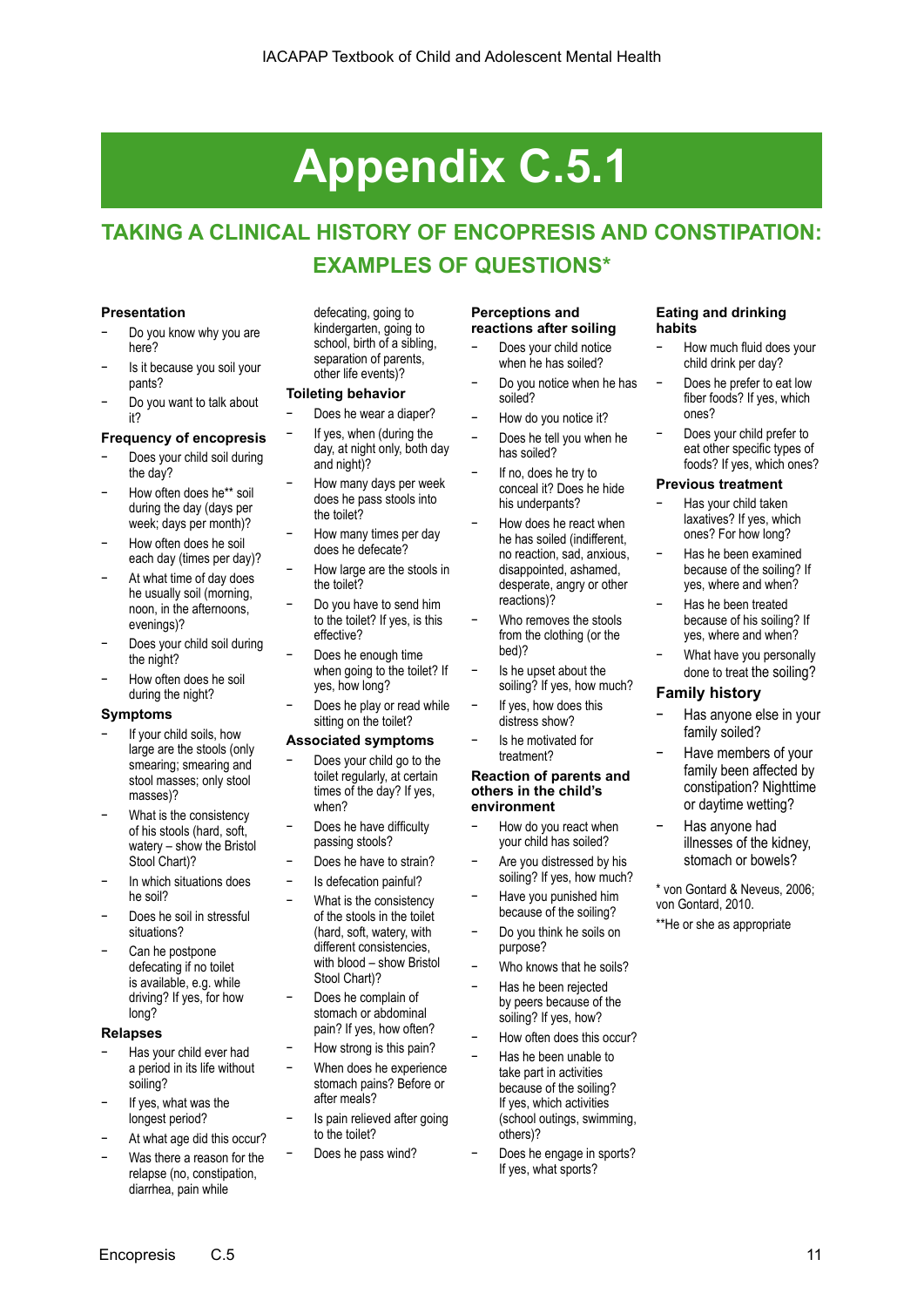# **Appendix C.5.2**

### **ENCOPRESIS QUESTIONNAIRE – SCREENING VERSION\***

| <b>Questions</b>                                                          | <b>Answers</b> |                           |
|---------------------------------------------------------------------------|----------------|---------------------------|
| <b>Frequency of encopresis</b>                                            |                |                           |
| Does your child soil during the day?                                      | П              | yes                       |
|                                                                           | $\Box$         | no                        |
| How often does your child soil during the day?                            |                | days per week             |
|                                                                           |                | days per month            |
| How often does your child soil per day?                                   |                | times per day             |
| Does your child soil during the night?                                    | $\mathbf{H}$   | yes                       |
|                                                                           | $\Box$         | no                        |
| How often does your child soil during the night?                          |                | nights per week           |
|                                                                           |                | nights per month          |
| <b>Encopresis symptoms</b>                                                |                |                           |
| If your child soils, how large are the stool masses?                      | П              | only smearing             |
|                                                                           | П              | smearing and stool masses |
|                                                                           | П              | only stool masses         |
| What is the consistency of your child's stool?                            | П              | hard                      |
|                                                                           | П              | soft                      |
|                                                                           | $\Box$         | watery                    |
| <b>Relapses</b>                                                           |                |                           |
| Has your child ever had a period in its life without soiling?             | П              | yes                       |
|                                                                           | П              | no                        |
| If yes, at what age did this occur? - from age of                         |                | years; months             |
| - to age of                                                               |                | years; months             |
| <b>Toileting behavior</b>                                                 |                |                           |
| On how many days per week does your child pass stools into<br>the toilet? |                | days per week             |
| How many times per day does your child defecate?                          |                | times per day             |
| How large are the stool masses in the toilet?                             | П              | small                     |
|                                                                           | O              | medium                    |
|                                                                           | П              | large                     |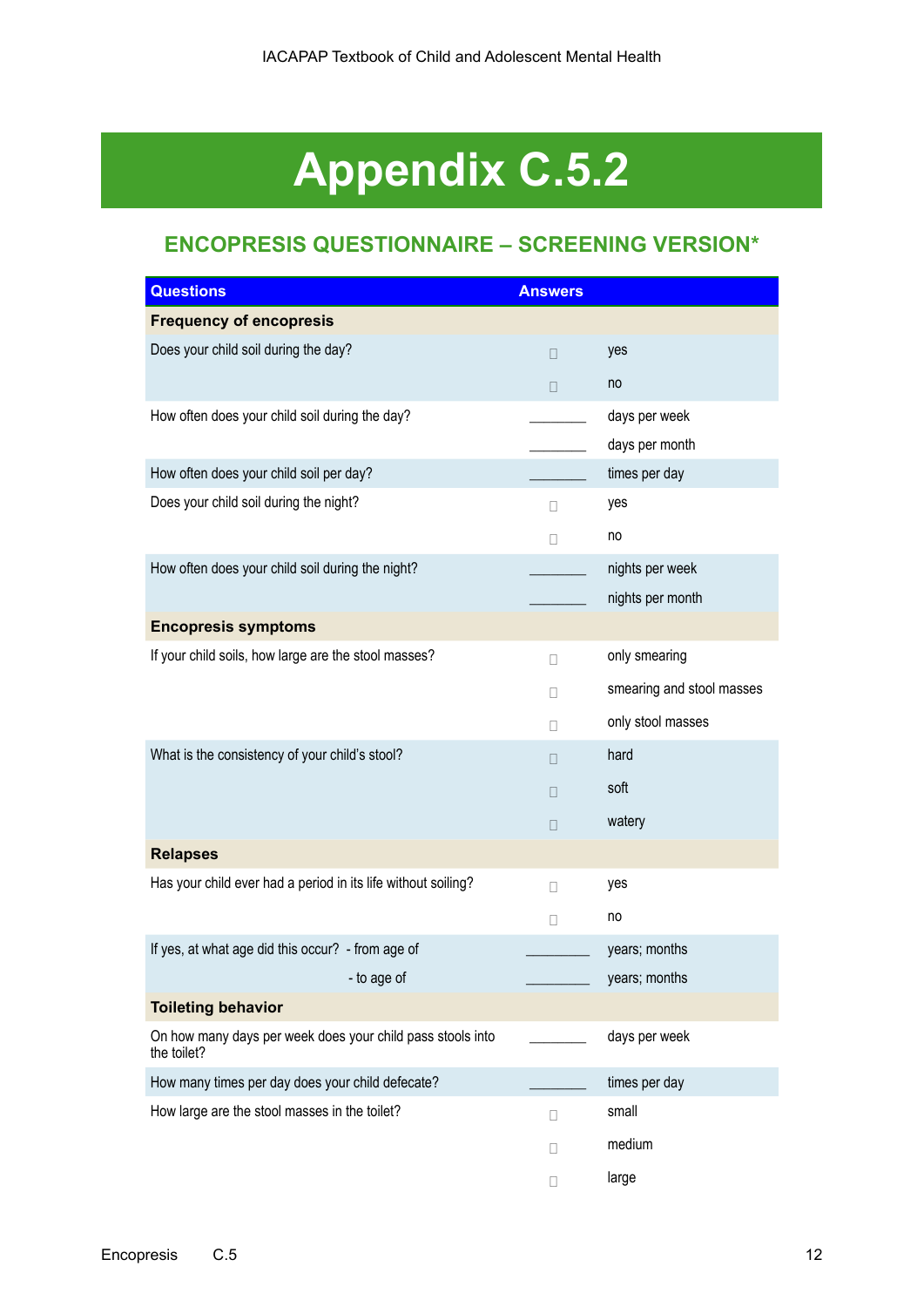| What is the consistency of your child's stool in the toilet? | П      | hard           |
|--------------------------------------------------------------|--------|----------------|
|                                                              | П      | soft           |
|                                                              | П      | watery         |
|                                                              | $\Box$ | with blood     |
| Is defecation painful for your child?                        | $\Box$ | yes            |
|                                                              | П      | no             |
| Does your child have stomach or abdominal pains?             | П      | yes            |
|                                                              | $\Box$ | no             |
| Perceptions and reactions after soiling                      |        |                |
| Does your child suffer emotionally due to the soiling?       | $\Box$ | yes            |
|                                                              | П      | no             |
| Is your child motivated for treatment?                       | П.     | yes            |
| Have you punished your child because of its soiling?         | $\Box$ | yes            |
|                                                              | $\Box$ | no             |
| <b>Wetting</b>                                               |        |                |
| How often does your child go to the toilet to urinate?       |        | Times per day  |
| Does your child wet during the day?                          | П      | yes            |
|                                                              | $\Box$ | no             |
| If yes, how often?                                           |        | Days per week  |
| Does your child wet at night?                                | П      | yes            |
|                                                              | $\Box$ | no             |
| If yes, how often?                                           |        | Days per week  |
| How much fluid does your child drink per day?                |        | Litres per day |

\*von Gontard and Neveus, 2006 ; von Gontard, 2010.